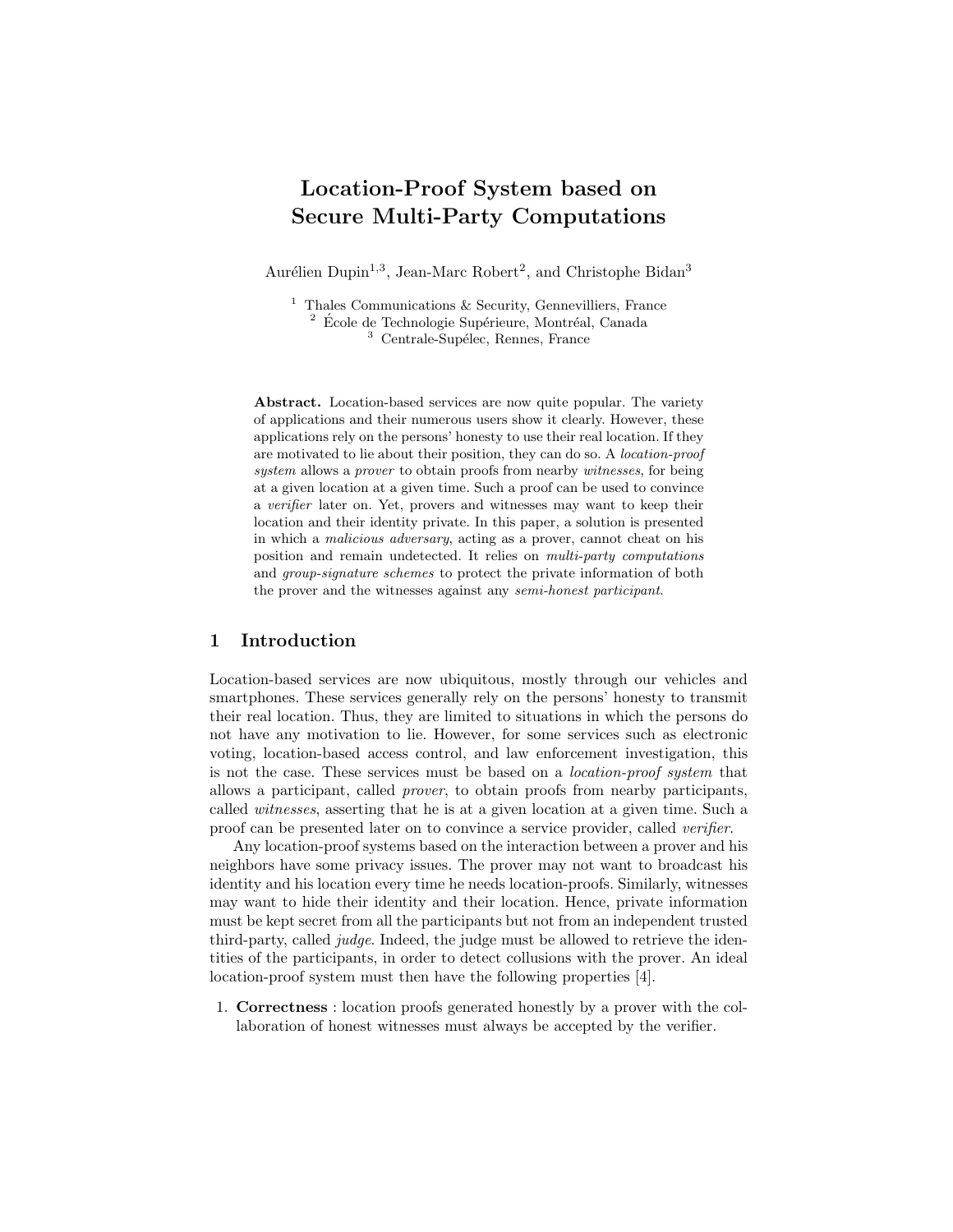- 2. Unforgeability : a prover cannot obtain/modify valid location proofs for a location he is not, or at a different time.
- 3. Non-transferability : location proofs are valid only for the prover who generated them. They cannot be exchanged.
- 4. Traceability : given a proof, the judge must be able to retrieve the identity of the witness who signed it. New property - not in  $[4]$ .
- 5. Location and identity privacy : the location and the identity of the witnesses and the prover must be kept secret from other participants.
- 6. Unlinkability : given two distinct location proofs, a participant cannot guess whether they have been generated by the same witness, nor whether they concern the same prover. This obviously does not stand for the judge.
- 7. Storage sovereignty : the prover is responsible for storing his own location proofs. No one is able to access them without the prover's agreement.

In this paper, we propose a privacy-aware location-proof system that fulfills these properties. It relies on two protocols: a location-proof gathering protocol (allowing a prover to obtain proofs from witnesses) and a location-proof verifying protocol (allowing a verifier to validate the correctness of a proof). The first one ensures that both the prover and the witnesses keep secret their identity and their location. Once the location proofs have been obtained from witnesses, a prover must keep them securely and may use them later on to convince verifiers. For efficiency reasons, no centralized server is used during the gathering protocol.

Our scheme relies on multi-party computations and group signature schemes to protect the identity and the location of all participants. It assumes also that the participants have mobiles/vehicles with directional antenna to locate their neighbors. Such a solution can complement the classical distance-bounding protocols [1].

The security of our solution is analyzed against malicious and semi-honest adversaries. The former is a prover trying to obtain invalid location proofs, whereas the later is any participant (prover, witness or verifier) trying to obtain the private information on other participants. Static collusions between a prover and some of the witnesses against other witnesses are also considered.

Several solutions that partially fulfill the objectives were proposed. Unfortunately, most of them require to broadcast participants' identity and/or location. Using distance-bounding protocols, Singelee et al. [13] manage to obtain location proofs from witnesses, but without addressing the privacy issue. Sastry et al. [12] rely on impersonal local access points to locate participants in a given region. The location and the identity of the participants are transmitted and the access points simply grant access to nearby location-based services. Saroiu et al. [11] have the same goal. They use short range wireless communications to obtain location proofs and give access to location-based services. In this case, proofs can be used later on, as needed. Similar approaches are presented in [8,10]. In a more general setting, Zhu et al. [14] propose to use any participant as a witness instead of impersonal devices. Identities are protected by a set of pseudonyms, but all proofs (including pseudonyms and locations) are stored in a centralized authority, raising some privacy and efficiency issues. Finally, Gambs et al. [4] propose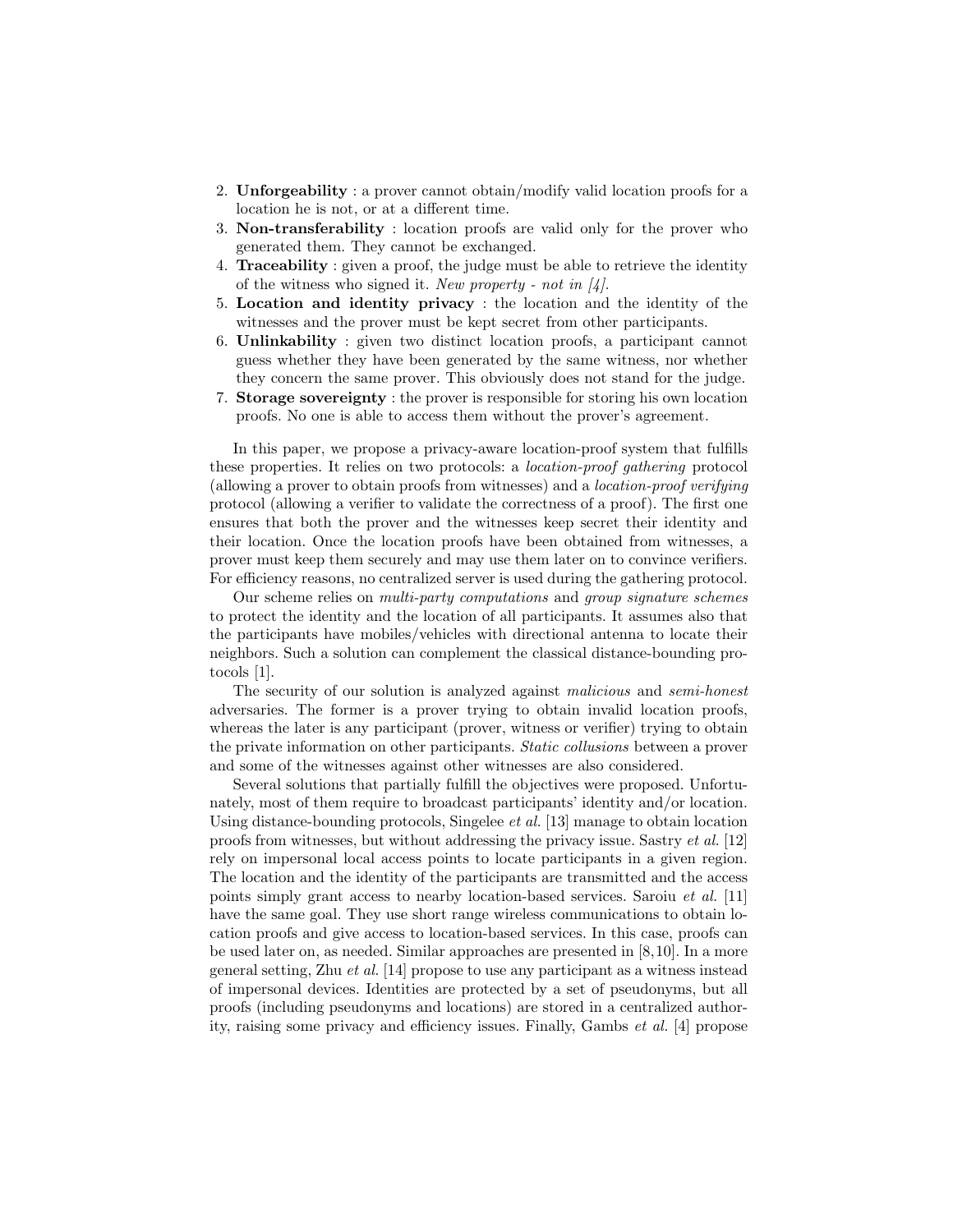a solution to get rid of the central authority. Unfortunately, only identities are protected through a group-signature scheme.

# 2 Problem Statement

Let us suppose the participants have devices (phone or vehicle) equipped with directional antennas, allowing to locate a transmitting device in 90°-quadrants with respect to their position and orientation. Depending on his location and orientation, a witness would be able to locate a prover in only one of the four reference orthogonal half-planes (North, East, South, West), as shown in Fig. 1.

Thus, our location problem can be stated as follows. Consider  $n$  witnesses having located a prover  $P$  in half-planes with respect to their position. Looking for a location proof,  $P$  wants to obtain an authenticated description of the intersection of these half-planes, as shown in Fig. 2, while the witnesses want to protect their identity and their private information. This can be reduced to find the maximum (or minimum) of the private  $x-$  or  $y-$ coordinates of the witnesses.



Fig. 1. Half-planes from 90-quadrants

Fig. 2. Intersecting half-planes

### 2.1 Location-Proof Generation Protocol Outline

Protocol 1 presents the outline of our approach. After sharing the ephemeral additive homomorphic public key and the direction of each witness (Step 1), the idea is to find the intersection of the witness-defined orthogonal half-planes approximating the prover's position (Steps 2-3), and generate location proofs from it (Steps 4-5).

Our method relies on an additive homomorphic encryption scheme, such as Paillier's cryptosystem [9], and a *unique group-signature* scheme [3], that possesses the following properties : correctness, unforgeability, anonymity, traceability, unlinkability and uniqueness. The last property assures that two signatures on the same message by a given group member share a lot of common bits, breaking the unlinkability property in this very particular case. The uniqueness property prevents that an accomplice of the prover  $P$ , or  $P$  himself, simulate the presence of multiple witnesses (Sybil attack).

In our scheme, groups can be dynamically managed and each participant U has a signing key  $gsk_U$ . Let  $GS(gsk_U, m)$  denote the private signature function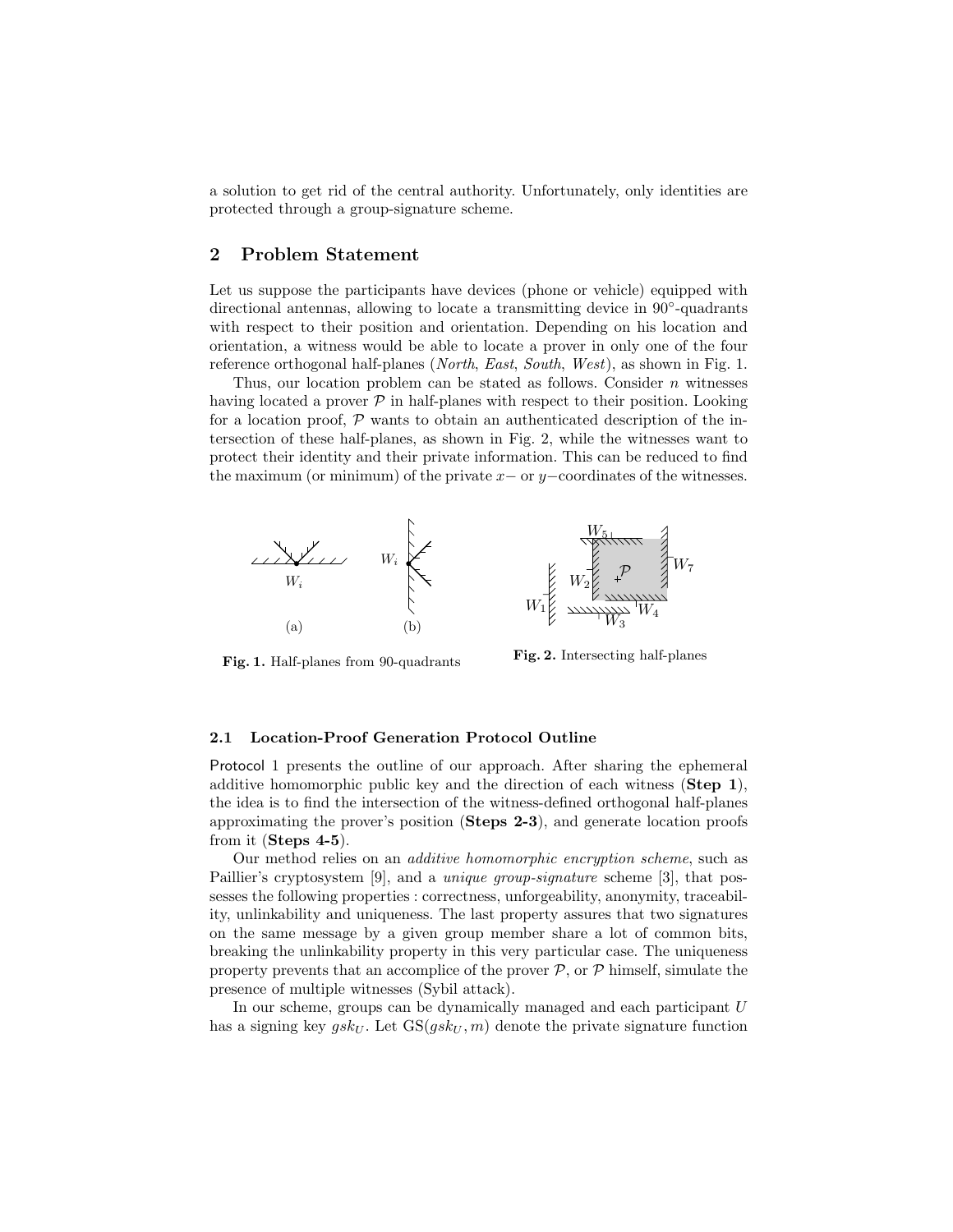**Input:** Each witness  $W_i$  knows his position  $(x_i, y_i)$  and his signature key  $gsk_{W_i}$ . The encryption function of the verifier  $E_V(\cdot)$  is public. Output: P obtains an authenticated location proof from his neighbor witnesses. Step 1 : Initialization P broadcasts a request: "I'd like location proofs at time  $\tau$ ". forall *accepting witness*  $W_i$  do Find the direction  $d_i$  of  $P$  (N, S, W or E) and generate an ephemeral public key  $N_{W_i}$  (used in the min/max computation protocol). Send back  $(d_i, N_{W_i})$  to  $P$ . P broadcasts to all witnesses  $\mu = (\tau, (d_i, N_{W_i})_{1 \leq i \leq n})$  and  $GS(gsk_{\mathcal{P}}, \mu)$ forall *accepting witness*  $W_i$  do Find the presence of his key  $N_{W_i}$  – if not, abort. Return the signature  $GS(gskw_i, \mu)$ .  $P$  broadcasts  $\{GS(gsk_{W_i}, \mu)|1 \leq i \leq n\}.$ forall *accepting witness*  $W_i$  do Find if all the signatures are valid and different. If not, abort. Step 2 : forall *accepting witness*  $W_i$  do Run a min/max computation protocol with other witnesses (Protocol 3). **Step 3** : P gets  $E_V(x_{i_{min}})$ ,  $E_V(x_{i_{max}})$ ,  $E_V(y_{i_{min}})$  and  $E_V(y_{i_{max}})$  (Protocol 5). **Step 4** :  $P$  transfers these encrypted results to all witnesses. **Step 5**: All  $W_i$  sign the proof, using  $gsk_{W_i}$ , and send it to  $P$  (Protocol 2).

Protocol 1: Location proof generation

of the message m with  $g s k_U$  and  $\mathrm{GV}(g_v, m, \sigma)$  the public verification function, that allows anyone to verify the signature  $\sigma$  of m with the public group key  $g_v$ .

#### 2.2 Adversary Models

The following definitions of adversary models are extracted from [6] :

Definition 1 (semi-honest adversary model). A semi-honest adversary follows the protocol specification exactly, but it may try to learn more information than allowed by looking at the messages that it received and its internal state. This model is also known as the passive or honest-but-curious adversary model.

Definition 2 (malicious adversary model). A malicious adversary may use any efficient attack strategy and thus may arbitrarily deviate from the protocol specification. This model is also known as the active adversary model.

In this paper, we stress that there are two different motivations for the prover. First, the main motivation of a malicious prover is to obtain a valid proof that he is at a given location at a given time, when in fact he is somewhere else. In this case, the prover has to deviate from the protocol, while remaining undetected. Otherwise, legitimate witnesses would abort and alert the judge.

On the other hand, a curious prover may be interested in getting information on his neighbors (identity or precise location). Since the identity of a witness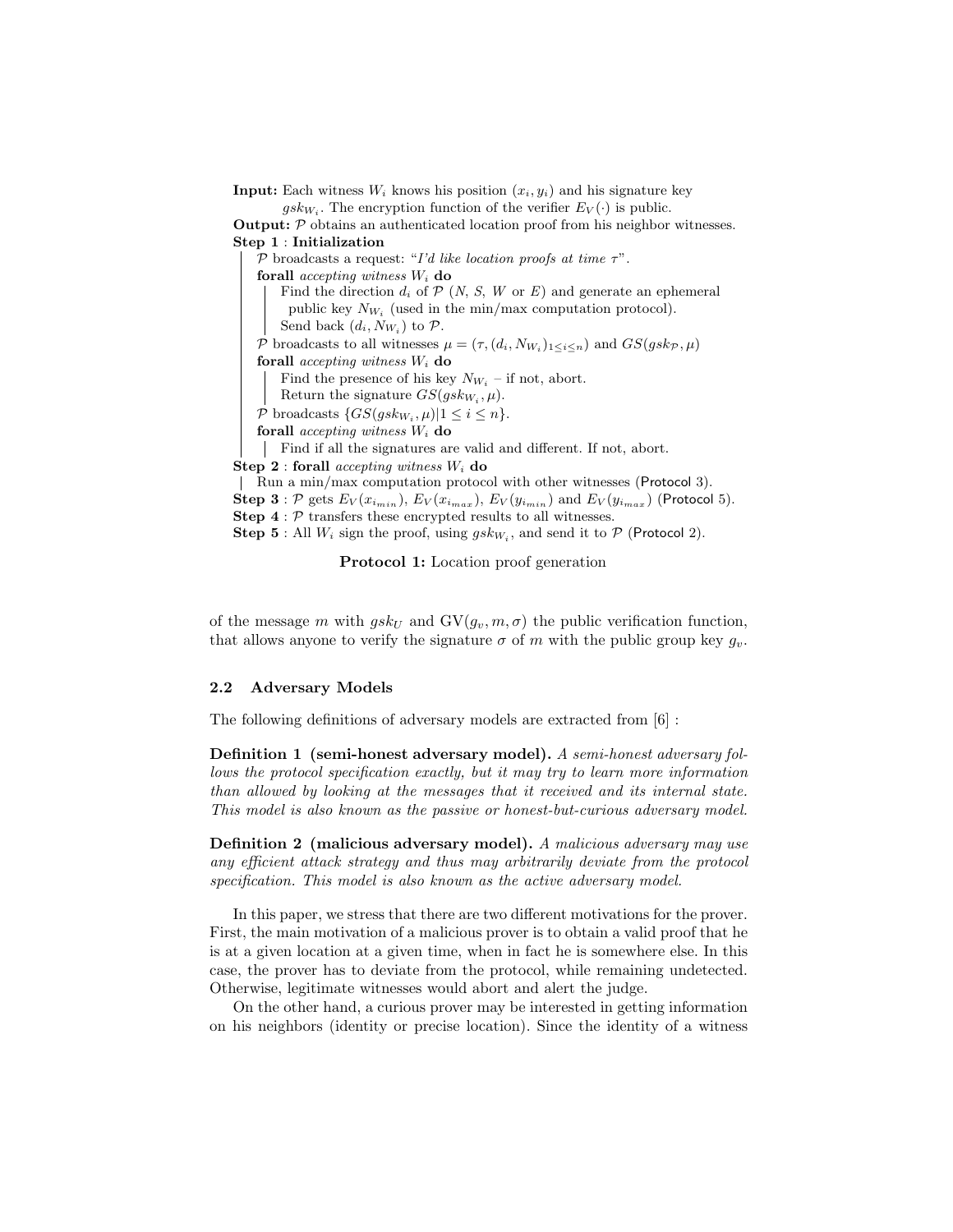relies on the security of the group-signature scheme used, the potential risk is low. At best, the prover can expect to get the location of an unknown participant.

The witnesses could be interested in discovering more information on their neighbors. However, since a witness has quite less possibilities than a prover, a malicious witness would be better to act as a prover with his neighbors.

Similarly, the verifier does not participate in the gathering location protocol and thus can only follow the semi-honest adversary model to try to get more information on the witnesses and the prover.

Finally, notice that a prover can always obtain a valid but faked location proof from accomplices. The verifier and the judge can always determine the number of witnesses, having participated in the protocol. If they determine that this number is too low, they may reject the valid proof anyway.

To sum up, our scheme is secure against the following adversaries :

- A malicious prover willing to obtain fake location proofs.
- A semi-honest prover, witness or verifier trying to violate other participants' privacy.

In the rest of the paper, Section 3 presents how to build encrypted location proofs against a malicious adversary, and how to verify them. In Section 4, a new solution to the secure multi-party maximum computation problem is described. It relies on a modified version of a classical two-party comparison protocol presented in Section 5.

# 3 Location-proof Gathering and Verifying

Let us first assume that the prover  $P$  has obtained somehow the four encrypted optimum values  $E_V(x_{i_{min}})$ ,  $E_V(x_{i_{max}})$ ,  $E_V(y_{i_{min}})$  and  $E_V(y_{i_{max}})$  describing the rectangle in which he lies from his neighbor witnesses (Section 4 will show how to obtain them). Unfortunately, nothing proves that he has not chosen these values himself and encrypted them with the verifier public key. The goal of **Steps 4-5** of Protocol 1 is specifically to prevent that a prover can do so. In this section, we design a protocol allowing each group of witnesses to certify the value of their corresponding optimum value. In the remaining of this section, we will focus only on  $E_V(x_{i_{max}})$ , defining the western side of the locating rectangle.

#### 3.1 Location-Proof Gathering

We assume (w.l.o.g.) that the public key  $N_V$  of the verifier is 2048 bit-long and that the witnesses are at most at one kilometre from the prover. If the scale of the grid system is one meter, the difference  $x_{i_{max}} - x_i \leq 2^{10}$  uses at most  $l_x = 10$ bits. We define  $l_k = |N_V| - (l_x + 1)$ . Our method for generating the location proofs is presented in Protocol 2. If a witness follows the protocol, the verifier would be able to retrieve the value  $k_i(x_{i_{max}} - x_i) + r_i$ . This value is such that:

$$
k_i(x_{i_{max}} - x_i) + r_i > 2^{l_x} \text{ iff } x_i < x_{i_{max}} \tag{1}
$$

$$
-2^{l_x} < k_i(x_{i_{max}} - x_i) + r_i < 2^{l_x} \text{ iff } x_i = x_{i_{max}} \tag{2}
$$

$$
k_i(x_{i_{max}} - x_i) + r_i < -2^{l_x} \text{ iff } x_i > x_{i_{max}} \tag{3}
$$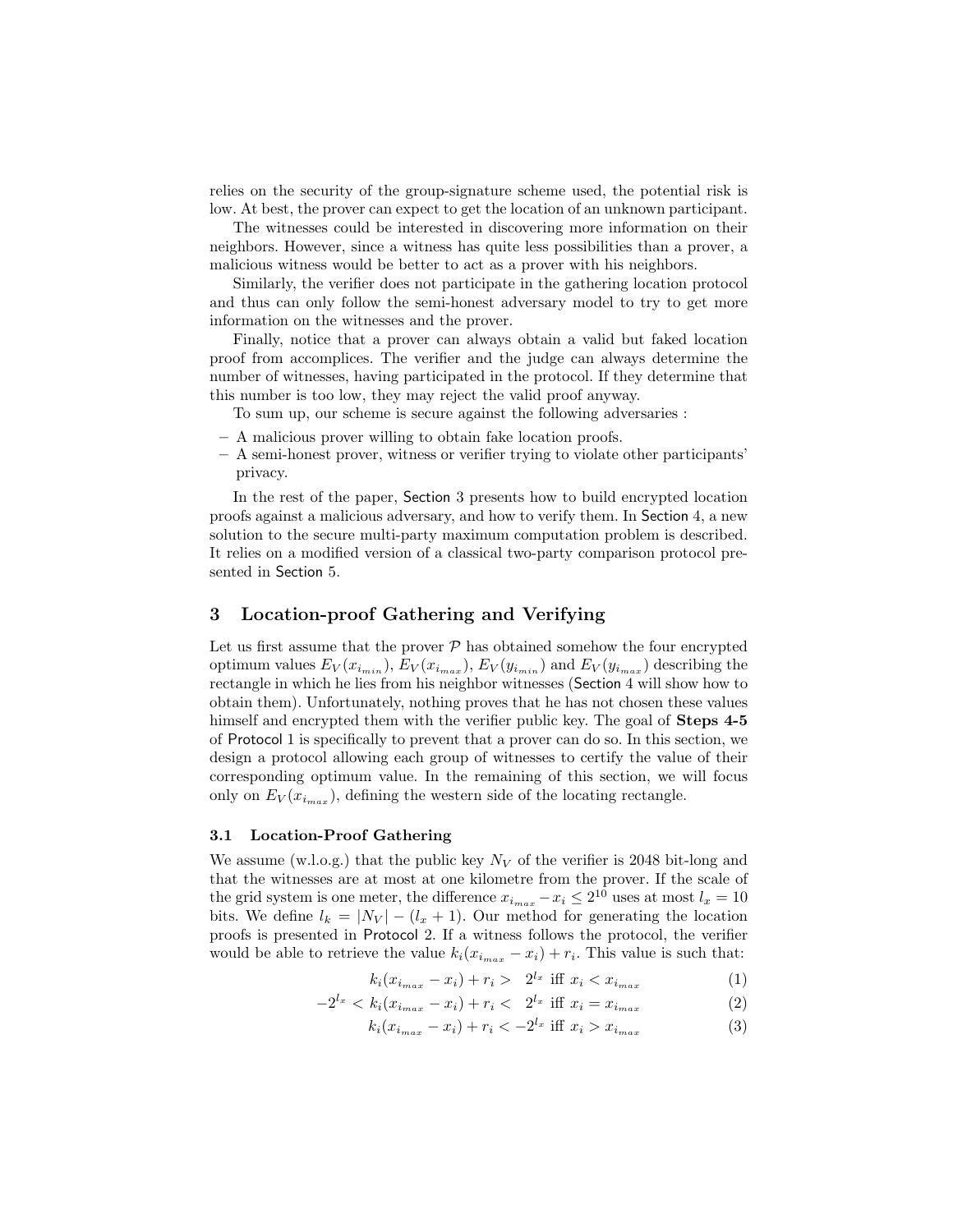**Input:** P knows  $E_V(x_{i_{max}})$ . Each witness  $W_i$  has his value  $x_i$  and his

signature key  $gsk_{W_i}$ . Each witness knows the number of participants n,  $GS(gsk_{\mathcal{P}}, \mu)$ , and the key  $N_V$  of the verifier with function  $E_V(\cdot)$ .

**Output:**  $P$  obtains a location proof from each witness.

**Step 1** : P broadcasts the randomized version of  $E_V(x_{i_{max}})$ .

Step  $2:$  forall witness  $W_i$  do

Choose randomly  $k_i \in_R \left[2^{l_x+1}; 2^{l_k} - 1\right]$  and  $r_i \in_R \left[-2^{l_x} + 1; 2^{l_x} - 1\right]$ .

Compute  $E_V(k_i(x_{i_{max}} - x_i) + r_i) = (E_V(x_{i_{max}}) \cdot E_V(-x_i))^{k_i} \cdot E_V(r_i)$ .

Send  $E_V(k_i(x_{i_{max}} - x_i) + r_i)$  to  $\mathcal{P}$ .

**Step 3** : P broadcasts to all  $(E_V(k_i(x_{i_{max}} - x_i) + r_i))_{1 \leq i \leq n}$ .

Step  $4:$  forall witness  $W_i$  do

Check the presence of  $E_V(k_i(x_{i_{max}} - x_i) + r_i)$  – if not, abort.

Define  $\nu = ((E_V(k_i(x_{i_{max}} - x_i) + r_i))_{1 \leq i \leq n}, E_V(x_{i_{max}}), n, GS(gsk_{\mathcal{P}}, \mu)).$ 

Sign  $\sigma_i = \text{GS}(gsk_{W_i}, \nu)$  and send it to  $\mathcal{P}$ .

Step 5 : P stores  $\nu$ , GS( $gsk_{\mathcal{P}}$ ,  $\nu$ ) and all witness signatures  $\sigma_i$ .

Protocol 2: Location-proof gathering protocol

If all the participants follow the protocols, Case (2) must happen at least once and Case  $(3)$  never. This can be confirmed by the verifier V. Thus, V can detect if a malicious prover deviates in Step 1 and uses an invalid value. On the other hand, if a malicious prover deviates in **Step 3** and drops (or alters) some values, at least one witness can abort the protocol and alert the judge, by sending it any value signed by the prover (such as  $GS(qsk_p, \mu)$  of Protocol 1), which the judge can trace thanks to the properties of the group-signature scheme. Finally, the prover cannot deviate in Step 5 due to the unique group-signature scheme.

#### 3.2 Security Properties of the Overall Process

We have now to argue that the overall process to obtain the location proofs respects all the security properties listed in the introduction.

Since the unique group signature scheme [3] is unforgeable, the prover  $\mathcal P$ cannot forge new proofs, except with his own key. In Step 5 of Protocol 1, such an opportunity is impossible.  $P$  would have to generate two distinct signatures on the same message, contradicting the uniqueness property of the signature scheme. In fact, the judge would identify any transgressing participant in this step, due to the traceability property of the signature scheme. Thus, the unforgeability and traceability properties of our location-proof protocol are ensured.

In Step 1 of Protocol 1, the prover broadcasts a message  $\mu$  and its signature  $GS(gs_k_{\mathcal{P}}, \mu$ . This links the timestamp and the *n* ephemeral keys of the witnesses. Since this signature is included in the final proofs signed by the witnesses, the location proof is valid only for the participant able to produce the valid signature  $GS(qsk_{\mathcal{P}}, \mu)$ , confirming the non-transferability property of the protocol.

Due to the unlinkability property of the group signature scheme, the location proof associated to  $GS(gsk_p, \mu)$  would not be linkable with another location proof associated to a different signature  $GS(gsk_p, \mu')$  done by the same prover.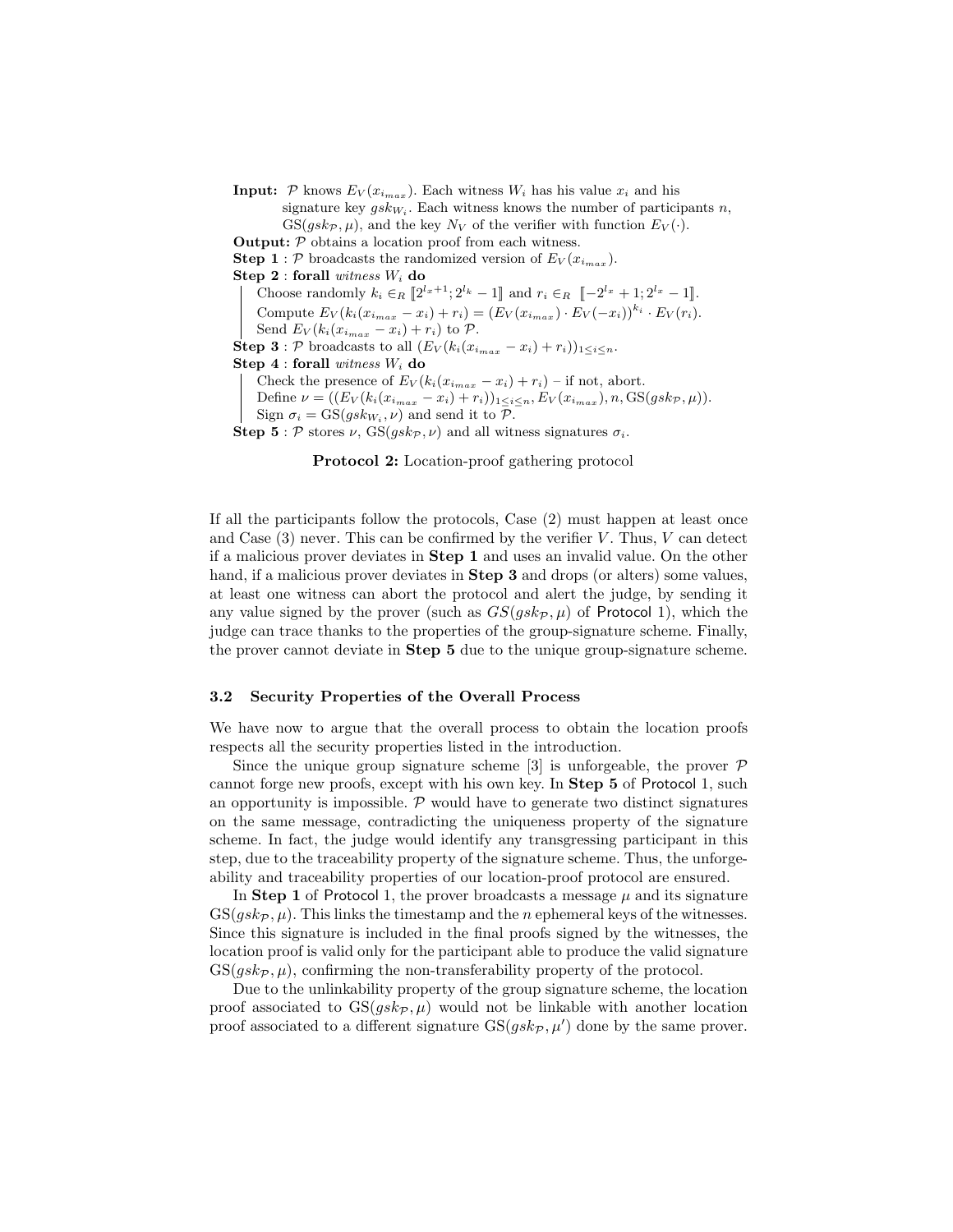Similarly, the signatures of the witnesses in Protocol 2 would also not be linkable. Thus, the unlinkability property of our location-proof protocol is guaranteed.

The privacy of the identity follows from the property of group signature scheme. Similarly, the privacy of the positions  $(x_i, y_i)$  relies on the semantic property of the encryption scheme and the randomization process (see Section 5.2). Unfortunately, the last step of Protocol 2 leaks some information through  $E_V(k_i(x_{i_{max}} - x_i) + r_i)$ . The verifier can guess some bits of  $x_i$ . However, we can show that the Shannon entropy  $H(X|Y = k_i(x_{i_{max}} - x_i) + r_i)$  is still close to  $H(X|X \leq x_{i_{max}})$ .

The prover obtains his location proofs during Step 5. Then, he stores them until he needs to convince the verifier, ensuring the storage sovereignty property.

### 3.3 Location-Proof verifying

Finally, the correctness property has to be shown. The prover  $P$  wants to convince the verifier V that  $E_V(x_{i_{max}})$  is indeed the maximum value. So, he sends:

- His position x, the message  $\mu$  and his signature  $GS(gsk_p, \mu)$ . The message contains the timestamp  $\tau$  and the number of witnesses n (see Protocol 1).
- The randomized value of maximum  $E_V(x_{i_{max}})$  (see Protocol 5).
- The n proofs  $E_V(k_i(x_{i_{max}} x_i) + r_i)$  and the witness signatures  $\sigma_i$  of  $\nu =$  $[(E_V(k_i(x_{i_{max}}-x_i)+r_i))_{1\leq i\leq n},E_V(x_{i_{max}}),$  $n, GS(gskp, \mu)]$  (see Protocol 2).

The verifier proceeds to several verifications. He first decrypts  $E_V(x_{i_{max}})$ and checks if  $x_{i_{max}} < x$ . Then, he checks that the n proofs are generated by n distinct participants, different from  $P$ . This verification is based on the uniqueness property of the group signature scheme. All the signatures of the message  $\nu$  must be different. The verifier also asks the judge to check that  $GS(gsk_{\mathcal{P}}, \mu)$ was generated using  $gsk_{\mathcal{P}}$ , ensuring that  $\mathcal P$  took place in the proof generation protocol. The final step is to make sure that  $E_V(x_{i_{max}})$  is really the maximum value of the witnesses. From the values of  $E_V(k_i(x_{max}-x_i)+r_i)$  in  $\nu$ , the verifier can check that there is an index j s.t.  $-2^{l_x} \leq k_j (x_{i_{max}} - x_j) + r_j < 2^{l_x}$ , and that there is no index j s.t.  $k_j$  $(x_{i_{max}} - x_j) + r_j < -2^{l_x}$ .

If all these verifications succeed, the verifier should be convinced that  $P$ was indeed at the east of  $x_{i_{max}}$  at the given time. If any of these steps fails, it reveals a malicious action by either the prover or a witness. But unlike the prover, witnesses do not have any incentive to cheat. If some proofs are missing, the prover might have deleted them on purpose, or a witness may have aborted because of a deviation of the prover.

# 4 Secure Multi-party Maximum Protocol

In this section, we introduce a new approach for secure multi-party maximum computations. The main purpose is to enable a third party (the prover) to determine the owner of the maximum value among a set of n participants (or witnesses). The prover is the only party who gets a result from this protocol.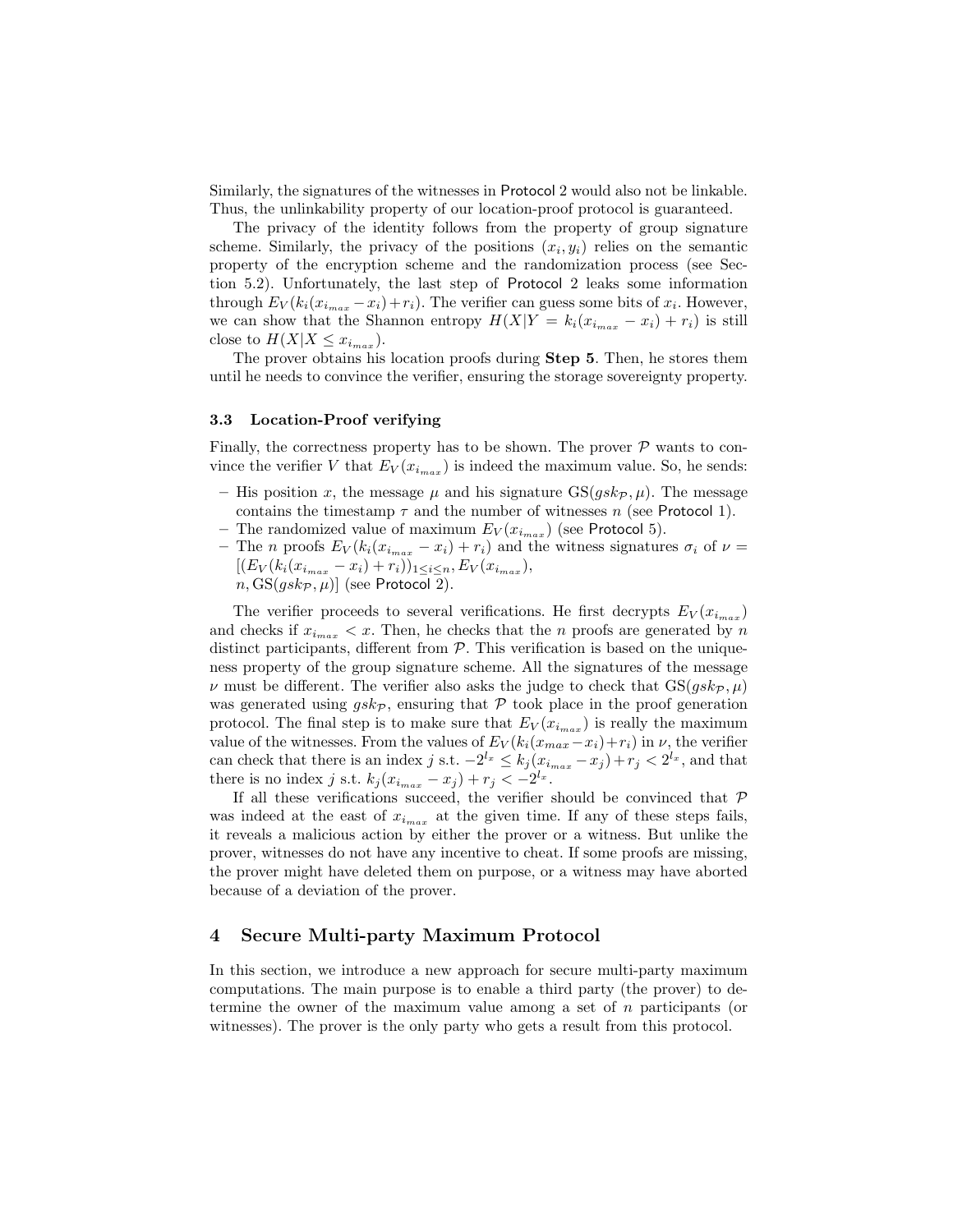**Input:** The witnesses  $S_1 = \{W_1, W_2, \dots, W_n\}$ . Each  $W_i$  has a private value  $x_i$ . **Output:**  $P$  determines  $i_{max} = \arg \max \{x_i | 1 \leq i \leq n\}.$ for  $i = 1$  to  $\lceil \log(n) \rceil$  do for  $j = 2^{i-1}$  to  $2^i - 1$  do **Step 1** :  $P$  does the following steps :  $\mathcal{S} = \emptyset$ if  $|S_i|$  is odd then Select  $Single \in_R S_j$  s.t.  $Single$  is not marked. Mark the witness *Single* and add it to  $S$ . Pair the elements of  $S_i \setminus S$  – pair the marked witnesses. **Step 2** : Each pair of witnesses uses Protocol 4, and  $P$  obtains the index of the owner of the greater value. Step 3 : P selects  $k \in_R \{0,1\}$  and computes the following sets:  $S_{2j+k} = S \cup \{$ the set of the losing witnesses}  $S_{2j+\overline{k}} = \mathcal{S} \cup \{\text{the set of the winning witnesses}\}$ **Step 4** :  $P$  determines the index Set  $i_{max}$  of this witness.

Protocol 3: Secure maximum computation based on binary tree

The basic idea of our protocol is to use iteratively a dedicated secure twoparty comparison protocol, that (i) enables the prover  $P$  to know which one of the two witnesses owns the greater private value without having to know this value, and (ii) guarantees that if one of the witnesses has already lost a comparison against another witness, the prover would not get any further information. This protocol (Protocol 4) is presented in Section 5.

### 4.1 The Protocol Description

Protocol 3 presents our approach for maximum computations. The prover regroups subsets of witnesses in a binary tree. In each node, the witnesses of the associated subset are paired and run the dedicated secure two-party comparison protocol (Protocol 4). At the end of each round, the prover gets the results of these comparisons and can eliminate half of the remaining witnesses. If a witness does not participate in any further comparison, he can deduce that he was farther away from the prover than his latest paired witness. Similarly, if one keeps participating in the protocol, he knows he has won every previous comparisons. Thus, the protocol should be adapted to ensure that witnesses keep participating in the protocol even if they have been eliminated. However, the comparisons with eliminated witnesses must be randomized and meaningless for the prover.

First assume that the number of witnesses is a power of 2. In the initial round, the prover pairs the  $2^k$  witnesses all together. Each of these pairs runs the two-party comparison protocol. At the end of a round, the winners and the losers are regrouped independently. This process is then applied recursively on each subset. Hence, two witnesses would never be paired twice together. After *i* iterations, there would be  $2^{i}$  subsets of  $2^{k-i}$  witnesses. One of these subsets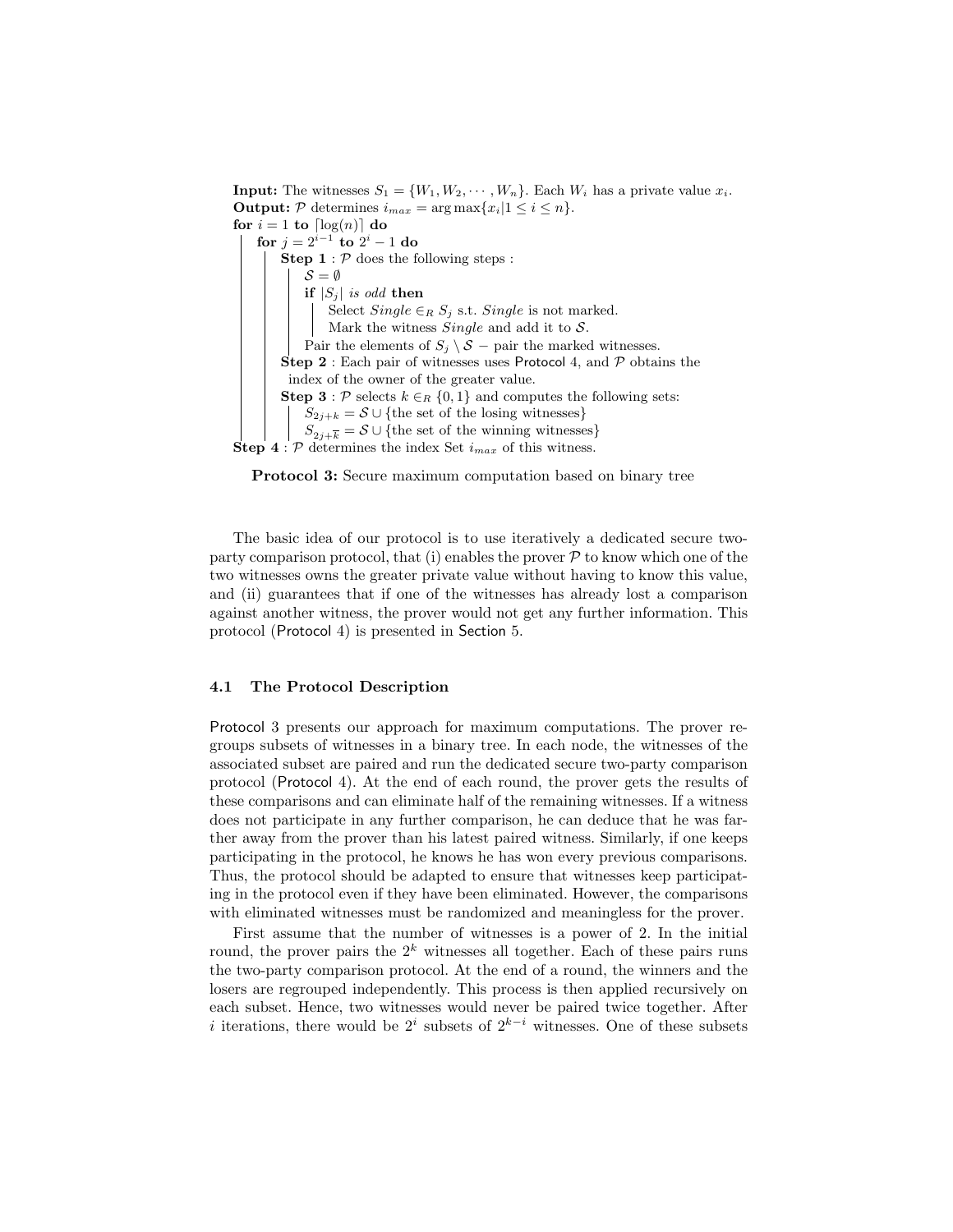would be composed of only winners and all the other subsets would be composed of witnesses which have lost in a previous round.

Consider now the general case of  $n$  witnesses. The prover pairs the witnesses. If there is an odd number of witnesses in a subset, one of them (called Single in Protocol 3) would be *doubled*, and considered as both a winner and a loser.

Finally, notice that the witnesses do not communicate with each other directly. Otherwise, it would be simple to find out which one is closer to the prover due to the directional antennas. Communications must go through P.

#### 4.2 The Protocol Security

The security of our maximum computation protocol relies on these objectives:

- 1. the prover cannot get any information from the two-party comparison protocol if at least one of the witnesses has been already eliminated previously,
- 2. the prover cannot get any information on the value of any witness, and
- 3. the witnesses cannot get any information from the comparison protocol.

The prover does the pairing and acts as the intermediary for the two-party comparison protocol. He can then observe all the messages exchanged between the witnesses. Thus, the objectives (1) and (2) rely on the security of the twoparty comparison protocol. This will be addressed in Section 5.

Objective (3) relies on the indistinguishability of the subsets  $S_i$  in the round i of Protocol 3, for  $2^{i-1} \leq j \leq 2^i - 1$ . If the two-party comparison protocol is secure, the only way for a semi-honest witness to get any information on the comparisons is to find if he is in the subset of the winners. All of the subsets in the round contain the same number of witnesses. Since the indices of the subset are chosen randomly, any of these subsets can be the subset of the winners.

#### 4.3 The Protocol Analysis

The secure maximum computation problem have already been studied (e.g., [2, 5]). However, as far as we know, their computational and communication complexity are in  $\mathcal{O}(n^2)$ . Such complexities are not suitable for portable or embedded devices. Our method only requires approximately  $\frac{n}{2} \lceil \log(n) \rceil$  two-party comparisons, at the cost of leaking  $n - 1$  comparison results. This follows directly from the underlying binary tree orchestrating the comparisons.

In order to show the complexity of Protocol 3, a few facts have to be proven. Since some witnesses may have been doubled, they may have to be compared at least twice in any given round of comparisons. We consider that the comparisons of a marked witness are resolved consecutively. We may then wonder if a round has to be split into more than two consecutive stages (i.e. if a witness has to be doubled several times).

The first step is to show that in any subset of witnesses at any round, there are at most two marked witnesses. This can be seen as an invariant of the protocol. Let us first assume that a subset  $S_j$  contains at most two marked witnesses at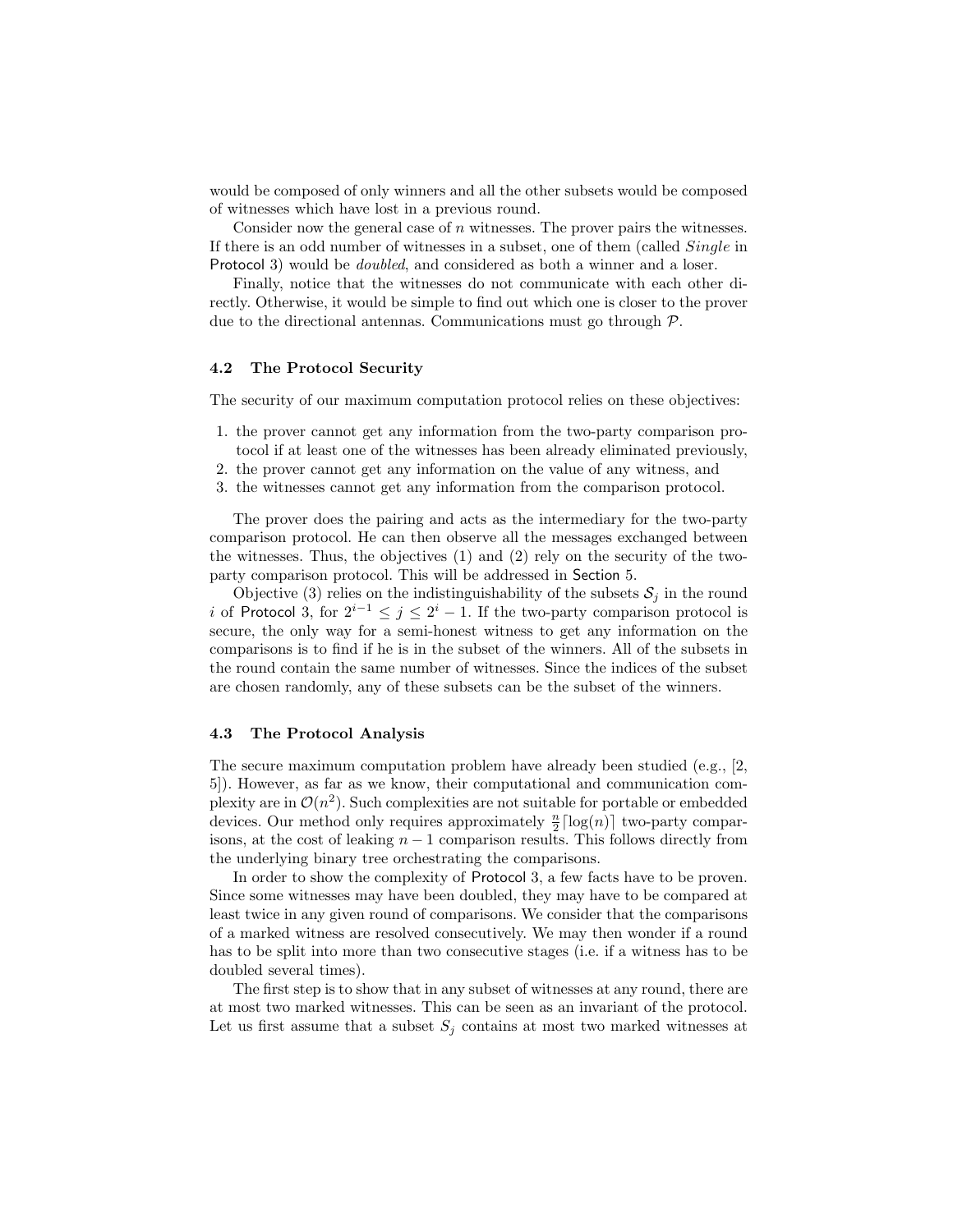the beginning of the round. If  $|S_j|$  is even, the subsets  $S_{2j}$  and  $S_{2j+1}$  may contain at most one marked element. Otherwise, if  $|S_j|$  is odd, one new witness would be marked and the subsets  $S_{2j}$  and  $S_{2j+1}$  may contain at most two marked elements - the new one and one of the old ones. This implies that, for any subset of odd cardinality in a non-final round, there are at least one unmarked witness that can be marked and doubled if needed. Marking twice the same witness is unnecessary. As a corollary of this analysis, we have the following fact:

Fact 1 Sets having two marked witnesses at the end of a round would contain one previously marked witness and a newly doubled witness.

The second step is to show that any combination of comparisons can always be split into at most two stages in any given round. Consider the hypothetical cycle  $\{W_{i_1}, W_{i_2}\}, \{W_{i_2}, W_{i_3}\}, \cdots, \{W_{i_k}, W_{i_1}\}\$  of comparisons between marked witnesses in a given round. Each of these pairs belongs to a different subset of witnesses. If  $k$  is even, these comparisons can be split easily into two independent stages. This is optimal since a marked witness may have to be compared with two other witnesses. Now, if k is odd, consider the chain  $W_{i_1} - W_{i_2} - W_{i_3} - \cdots$  $W_{i_k} - W_{i_1}$ . By Fact 1, alternate witnesses would have been just doubled in the round. This is impossible since the length of the cycle is odd. Therefore, no cycle of comparisons of odd length may exist. This implies that two stages per round are enough to order the comparisons. As a result, the total number of stages is greater than  $\lceil \log(n) \rceil$  and lower than  $2\lceil \log(n) \rceil$ .

# 5 Secure Two-party Comparison Protocol

In this section, we propose a specific two-party comparison protocol (Protocol 4) that enables a third party (the prover  $P$ ) to know which one of the two participants (the witnesses  $A$  and  $B$ ) owns the greater private value without having to know this value explicitly. This can be used iteratively, so that if one of the participants has already lost a comparison against another participant, he should not give any further information to the third party. Such a protocol can be obtained by adapting the protocol of Lin and Tzeng [7], chosen for efficiency.

Given an integer x, let us define the following sets for our comparison protocol:  $T_0^x = \{x_1x_2...x_{i-1}1|x_i=0\}$  and  $T_1^x = \{x_1x_2...x_i|x_i=1\}$ . Let  $T_j^x[i]$  denote the  $i^{th}$  element of  $T_j^x$ , if it exists. Lin and Tzeng's protocol relies on this lemma:

**Lemma 1.** [7] For  $x, y \in \mathbb{N}, x > y$  if and only if  $T_1^x \cap T_0^y \neq \emptyset$ .

Our comparison protocol has been developed to be used in our multi-party maximum protocol presented in the previous section. It relies heavily on a probabilistic additive encryption scheme such as Paillier's cryptosystem [9]. As mentioned earlier, there should be no direct communication between the participants.

#### 5.1 The Protocol Correctness

Let us first assume that the private values  $s_A$  and  $s_B$  have been initialized to zero by  $A$  and  $B$ , respectively. To simplify the notations, let us assume w.l.o.g.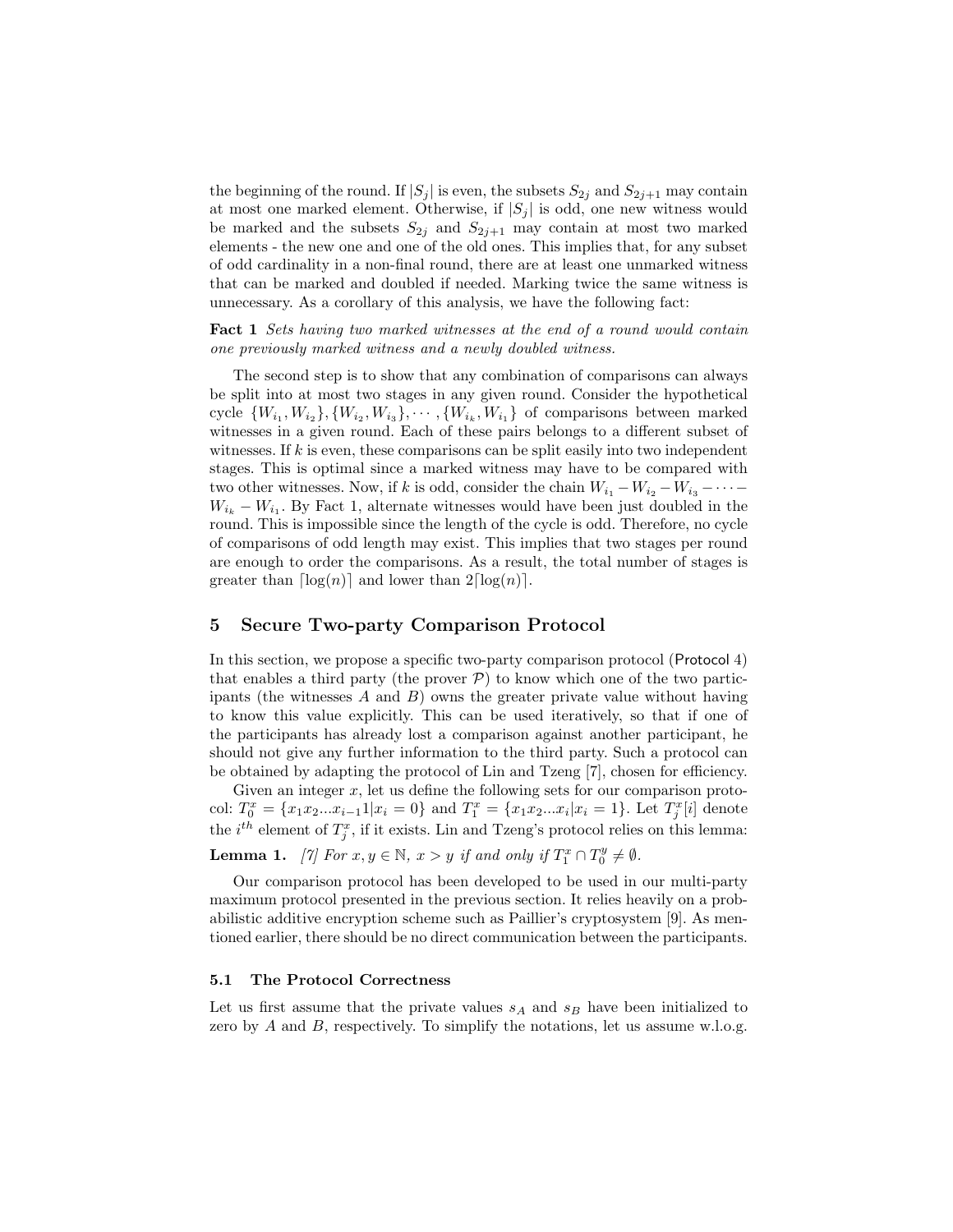**Input:** The *l*-bit private values a and b of A and B. Keys  $N_A$ ,  $N_B$  and  $N_P$  with functions  $E_A(\cdot)$ ,  $E_B(\cdot)$  and  $E_{\mathcal{P}}(\cdot)$ . The private values  $E_{\mathcal{P}}(s_A)$  and  $E_{\mathcal{P}}(s_B)$  of A and B, respectively. The public hash function  $h(\cdot)$ .

**Output:** P determines whether  $a > b$  or  $a \leq b$ .

Step 1 : A does the following steps :

Compute  $T_1^a$  and the *l*-element vector  $\gamma$ , so that  $\gamma_i = h(T_1^a[i])$  if it exists, otherwise,  $\gamma_i$  is simply a random value.

Pick a random  $c \in_R \mathbb{Z}_{N_B}$ .

Return  $(E_A(\gamma_1), \cdots, E_A(\gamma_l))$  and  $E_B(c)$  to B through  $\mathcal{P}$ .

**Step 2** : B does the following steps after decrypting  $E_B(c)$ :

Compute  $T_0^b$  and the *l*-element vector  $\delta$ , so that

 $E_A(\delta_i) = E_A(k_i(h(T_1^a[i]) - h(T_0^b[i])) + r_B)$ 

 $=(E_A(\gamma_i) \cdot E_A(-h(T_0^b[i]))^{k_i} \cdot E_A(r_B))$ 

where  $k_i$ ,  $r_B \in_R \mathbb{Z}_{N_A}$  s.t.  $(k_i, N_A) = 1$ . Otherwise,  $\delta_i$  is a random value. Pick randomly a permutation  $\pi_B(\cdot)$  and  $\alpha, \beta \in_R \mathbb{Z}_{N_{\mathcal{P}}}$  s.t.  $(\alpha, N_{\mathcal{P}}) = 1$ . Return  $E_{\mathcal{P}}(s_B - r_B + c)$ ,  $E_A(\alpha)$ ,  $E_A(\beta)$  and

 $(E_A(\delta_1^*), \cdots, E_A(\delta_l^*)) = \pi_B(E_A(\delta_1), \cdots, E_A(\delta_l))$  to A through P. Step  $3: A$  does the following steps :

Decrypt the elements  $E_A(\delta_i^*)$  and compute the vector  $\mu$  homomorphically, so that

 $E_{\mathcal{P}}(\mu_i) = E_{\mathcal{P}}((\delta_i^* - r_B + s_B + s_A + r_{A,i}) \cdot r_{A,i}^{-1})$  $=(E_{\mathcal{P}}(\delta_i^*+r_{A,i})\cdot E_{\mathcal{P}}(s_A)\cdot E_{\mathcal{P}}(s_B-r_B+c)\cdot E_{\mathcal{P}}(-c))^{r_{A,i}^{-1}}$ 

where  $r_{A,i} \in_R \mathbb{Z}_{N_{\mathcal{P}}}$  s.t.  $(r_{A,i}, N_{\mathcal{P}}) = 1$ . Return  $(E_{\mathcal{P}}(\mu_1^*), \cdots, E_{\mathcal{P}}(\mu_l^*)) = \pi_A(E_{\mathcal{P}}(\mu_1), \cdots, E_{\mathcal{P}}(\mu_l)),$ 

where  $\pi_A(\cdot)$  is a random permutation, to  $\mathcal{P}$ .

**Step 4** :  $\mathcal{P}$  decrypts the cyphertexts  $E_{\mathcal{P}}(\mu_i^*)$ .

If one of the elements of  $\mu^*$  is equal to 1, then  $a > b$  and  $P$  sets  $s'_A = 0$ . Otherwise,  $a \leq b$  and  $P$  sets  $s'_{A} = 1$ .  $P$  returns  $E_{P}(s'_{A})$  to A.

 $\textbf{Step 5}: A \text{ does the following steps, once } \alpha \text{ and } \beta \text{ have been retrieved : }$ 

Update  $E_{\mathcal{P}}(s_A) \leftarrow E_{\mathcal{P}}(s_A + k_A \cdot s_A')$  using  $E_{\mathcal{P}}(s_A) \cdot E_{\mathcal{P}}(s_A')^{k_A}$ , where  $k_A \in_R \mathbb{Z}_{N_{\mathcal{P}}}$ .

Return  $E_{\mathcal{P}}(\alpha s'_{B} + \beta) = (E_{\mathcal{P}}(1) \cdot E_{\mathcal{P}}(s'_{A})^{-1})^{\alpha} \cdot E_{\mathcal{P}}(\beta)$  to B through  $\mathcal{P}$ , since  $s'_B = 1 - s'_A$ .

**Step 6** :  $B$  does the following steps :

Retrieve  $E_{\mathcal{P}}(s'_{B}) = (E_{\mathcal{P}}(\alpha s'_{B} + \beta) \cdot E_{\mathcal{P}}(-\beta))^{\alpha^{-1}}$ . Update  $E_{\mathcal{P}}(s_B) \leftarrow E_{\mathcal{P}}(s_B + k_B \cdot s_B')$  using  $E_{\mathcal{P}}(s_B) \cdot E_{\mathcal{P}}(s_B')^{k_B}$ , where  $k_B \in_R \mathbb{Z}_{N_{\mathcal{D}}}$ .

Protocol 4: Secure two-party comparison protocol determining which participant has the greater private value.

that the permutation functions are the identity function. At the end of Step 2, there is an index  $i^*$  such that  $\delta_{i^*} = r_B$ , iff  $a > b$ . This follows from Lemma 1 and the fact that the hash function is collision-free. Consequently, at the end of **Step 3**, if  $s_A$  and  $s_B$  are both still equal to 0, there would be an element  $\mu_{i^*} = r_{A_{i^*}} \cdot r_{A_{i^*}}^{-1} = 1$ , iff  $a > b$ . Thus, P would know the result of the comparison. On the other hand, if at least one of the participants has randomized his private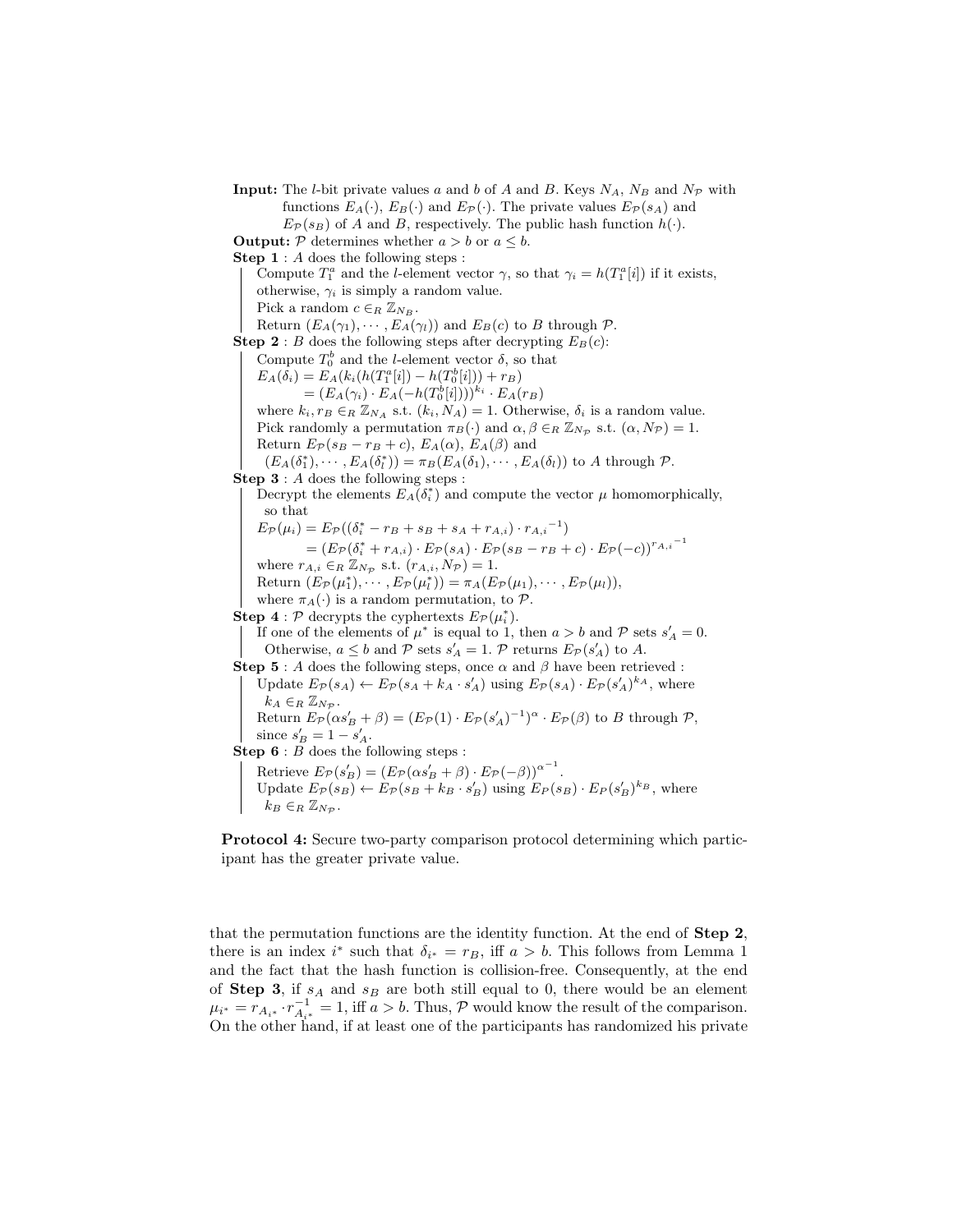value  $E_{\mathcal{P}}(s_*)$ , due to a previous comparison, no element of the vector  $\mu$  would be equal to 1, except if  $\delta_i - r_B + s_A + s_B \equiv 0 \mod \mathbb{Z}_{\mathcal{P}}$ . In any case, the result would be meaningless.

#### 5.2 The Protocol Security

To prove the security of Protocol 4 w.r.t. semi-honest polynomially-bounded adversaries trying to get more information on other participants, we have to show that these objectives are achieved: (1) A cannot find b, (2) B cannot find a, (3) P cannot find neither a nor b, (4) the result of the comparison is known only to  $P$ , (5) no one knows the first index  $i^*$  that differentiates a and b, (6)  $P$ eliminates A or B,  $(7)$  there is no information leaking if A or B has been already discarded, and (8)  $\mathcal P$  cannot simulate A or B and have a coherent result.

First, consider the information sent by A in **Step 1**.  $T_1^a$  gives a bit-encoding of a. Due to the semantic security of Paillier's cryptosystem,  $P$  and  $B$  cannot get any information on a (Objectives (2) and (3)). Notice that the exact same  $\gamma$ (including random values) must be produced by A at any iteration. Otherwise, a collusion of P and B can set  $E_A(\delta_i) = E_A(\gamma_i) \cdot E_A(\gamma'_i)^{-1}$  and have an encoding of a. Either  $\delta_i$  would be equal to 0, if  $a_i = 1$ , or be a random value, if  $a_i = 0$ .

Now, let us demonstrate that the vector  $\delta$  in **Step 2** does not leak any information on b to A. Since  $r_B \in_R \mathbb{Z}_{N_A}$ , knowing  $\delta_i$  does not give any information on  $k_i(h(T_1^a[i]) - h(T_0^b[i])$ . Besides, even if  $y = k_i(h(T_1^a[i]) - h(T_0^b[i]))$  could be inferred, for any value x of  $h(T_1^a[i]) - h(T_0^b[i])$  s.t.  $(x, N_A) = 1$ , there is a unique  $k^*$ s.t.  $y \equiv k^* \cdot x \mod N_A$ . In other words, the vector  $\delta$  follows a uniform distribution of  $\mathbb{Z}_{N_A}^l$  and independent of b (Objectives (1) and (5)).

We now show that the vector  $\mu^*$  in **Step 3** does not leak any information, except whether  $a > b$  or not. If neither A nor B has already been discarded,  $\mu_i^* = (k_j \cdot r_{A,j'}^{-1})(h(T_1^a[j]) - h(T_0^b[j])) + 1$ , for some j and j'. The value  $k_j \cdot r_{A,j'}^{-1}$  can be seen as a random value selected in  $\mathbb{Z}_{N_P}$ . If  $a > b$ , one of these values is 1, and the others are random values of  $\mathbb{Z}_{N_p}$ . If  $a \leq b$ ,  $\mu^*$  is a uniformly random vector of  $\mathbb{Z}_{N_{\mathcal{P}}}^{l}$  (Objective (3)). Due to the permutations, no information on the index differentiating  $a$  and  $b$  can be inferred (Objective  $(5)$ ).

The semantic security of Paillier's cryptosystem assures that A cannot retrieve neither the values of  $r_B$  nor  $\mu_i^*$  in **Step 3** as well as A and B cannot retrieve the value of  $s'_{A}$  in **Step 4** (Objective (4)).

In the last two steps,  $s_A$  and  $s_B$  are updated. Since  $P$  cannot infer the values of  $\alpha$  and  $\beta$  in **Step 2**, it cannot manipulate the value of  $s_B'$  in **Step 6** in such a way that  $s'_B = 0$ . At least one of the participants would then have his value  $s_* \neq 0$ , achieving Objective (6). Finally, notice that once  $s_A$  or  $s_B$  is a random number different than 0,  $\mu^*$  follows an independent uniform distribution of  $\mathbb{Z}_{N_{\mathcal{P}}}^l$ . Hence, no conclusion follows from the value of  $\mu^*$  in **Step 4** (Objective (7)).

Finally, note that  $\delta$  and c are necessary to obtain the result and that they are encrypted respectively with  $A$ 's and  $B$ 's public keys. Assuming that these keys have been properly exchanged and have not been tampered with by  $P$ , a polynomially-bounded  $P$  cannot simulate  $A$  or  $B$  successfully. In such a case, the result of the protocol would then be meaningless (Objective (8)).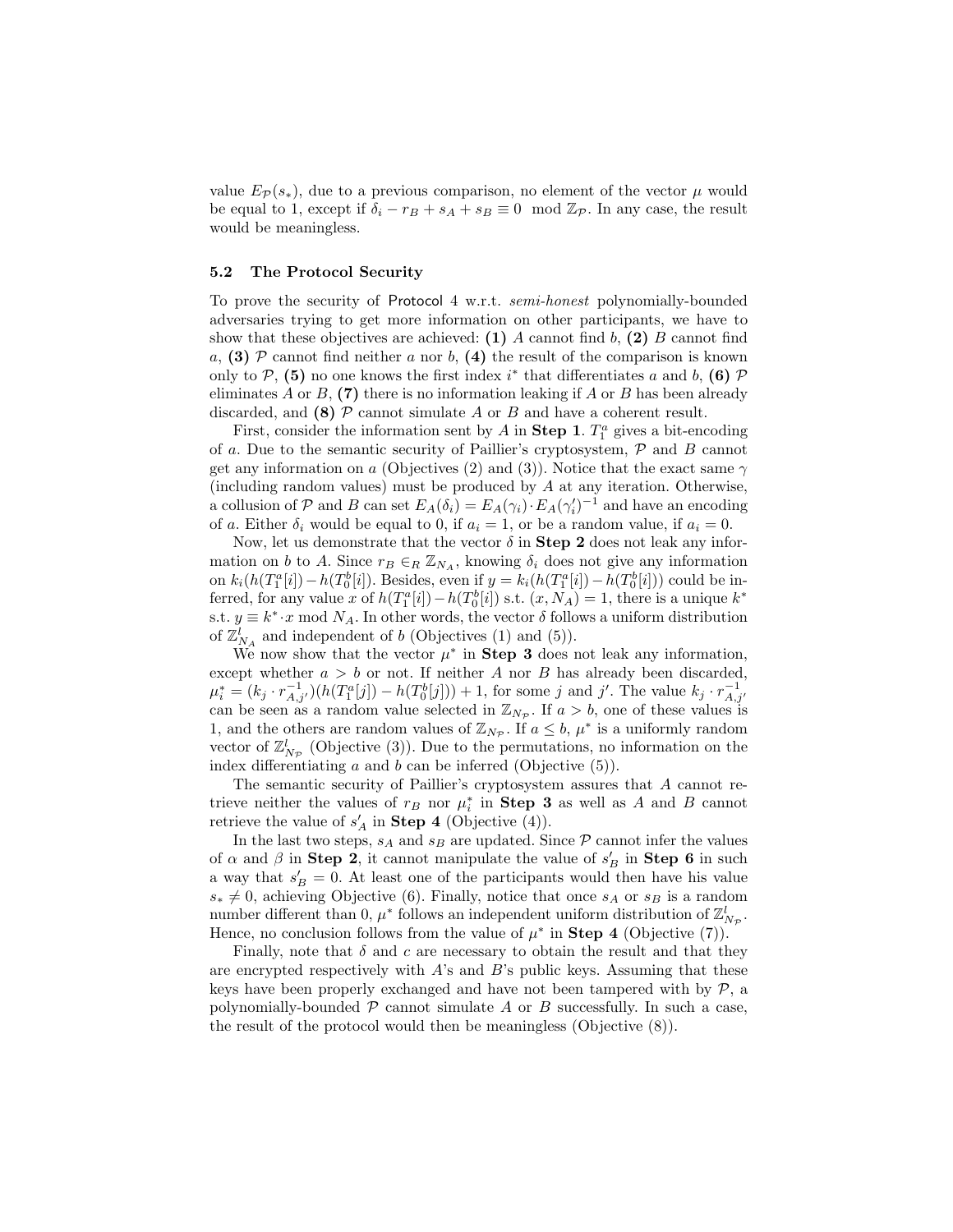**Input:**  $P$  knows  $i_{max}$ . Each witness  $W_i$  has his values  $x_i$  and  $E_P(s_{W_i})$ . Public keys  $N_{\mathcal{P}}$  and  $N_V$  with functions  $E_{\mathcal{P}}(\cdot)$   $E_V(\cdot)$ . **Output:**  $P$  obtains  $E_V(x_{i_{max}})$ . Step 1 : forall witness  $W_i$  do Generate a random number  $\alpha_i \in_R \mathbb{Z}_{N_{\mathcal{P}}}$ . Compute  $E_{\mathcal{P}}(\alpha_i + s_{W_i}) = E_{\mathcal{P}}(\alpha_i) \cdot E_{\mathcal{P}}(s_{W_i})$  and return it to  $\mathcal{P}$ . **Step 2** :  $P$  does the following steps: Compute  $\alpha_{i_{max}}$  from  $E_{\mathcal{P}}(\alpha_{i_{max}} + s_{W_{i_{max}}})$  received from  $W_{i_{max}}$ . Broadcast to all witnesses  $E_V(\alpha_{i_{max}})$ . Step 3 : forall witness  $W_i$  receiving  $E_V(\alpha_{i_{max}})$  do Compute  $E_V(\alpha_{i_{max}} - \alpha_i + x_i) = E_V(\alpha_{i_{max}}) \cdot E_V(-\alpha_i) \cdot E_V(x_i)$ . and return it to  $P$ , only if it is the first request for that proof generation. **Step 4** :  $\mathcal{P}$  does the final steps: Receive  $E_V(x_{i_{max}})$  from  $W_{i_{max}}$ . Randomize it  $E_V(x_{i_{max}}) \leftarrow E_V(x_{i_{max}}) \cdot r^{N_V}$ , for  $r \in_R \mathbb{Z}_{N_V}^*$ .

Protocol 5: Maximum transfer protocol

Let us briefly consider the collusion between A and  $\mathcal P$  against B. In such a case, A and P accept to exchange all their private information. Due to  $\pi_B(\cdot)$ , A and  $P$  cannot obtain the index of the bit that differentiates a and b. Moreover, due to the multiplication of each element of  $\mu$  by a distinct  $k_i$ , A and P cannot compute  $h(T_1^a[i^*]) - h(T_0^b[i^*])$ , except if the hashes are equal, which has been discarded anyhow. Thus,  $P$  does not discover more information with the help of A. Similarly,  $B$  and  $\mathcal P$  do not gain more information neither. The index of the bit that differentiates a and b is hidden by the permutation  $\pi_A(\cdot)$ , and it is impossible to compute  $\delta^*$  without knowing the values  $r_{A,i}$  generated by A.

### 5.3 The Protocol Complexity

Following the fact that communications are made through  $P$ , any message sent between A and B is counted twice. The size of a public key N is denoted by  $|N|$ . Notice that ciphertexts are  $2|N|$ -bit long in Paillier's cryptosystem.

For any iteration, there are eight communications and  $(10l + 22)|N|$  bits transferred. A maximum of  $4l + 6$  cryptographic operations are computed by A,  $2l+8$  by B and only  $l+1$  by P. By cryptographic operations, we mean encryption, decryption and modular exponentiation. If either  $A$  or  $B$  was eliminated,  $\mathcal P$  does not have to decrypt the result in **Step 4**: only one encryption is needed.

#### 5.4 The Maximum Transfer

Using Protocols 3 and 4, the prover  $P$  knows the index  $i_{max}$  of the witness that has the maximum value. However,  $P$  needs to obtain  $E_V(x_{i_{max}})$ , which corresponds to the maximum value encrypted with the verifier's public key.  $P$ does not want to inform which witness has been selected, but the discarded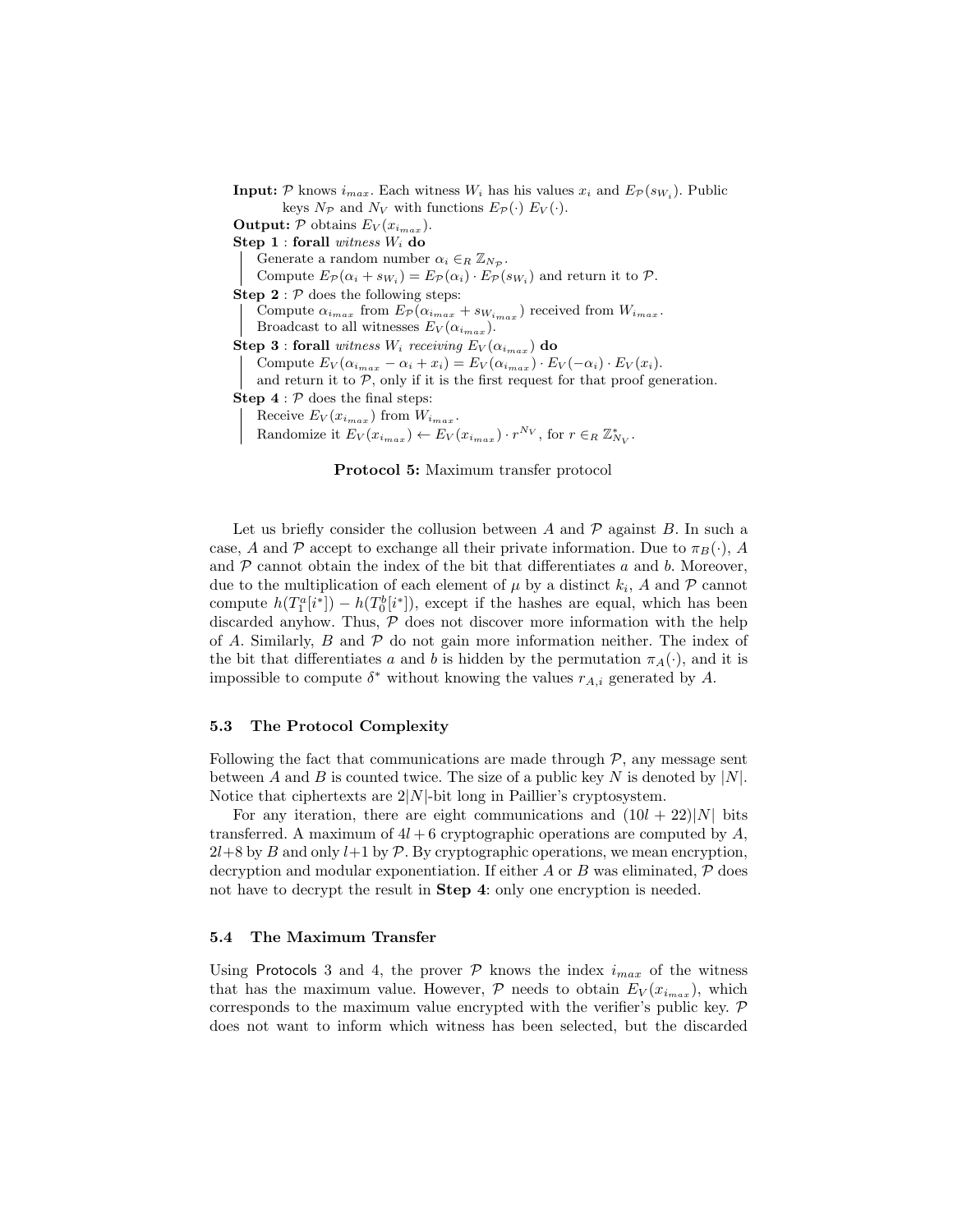| Each witness                | Prover                                                       |                                                                                 | Bits sent                                         |
|-----------------------------|--------------------------------------------------------------|---------------------------------------------------------------------------------|---------------------------------------------------|
| negl                        | negl                                                         | $2m+2$                                                                          | negl                                              |
|                             | $+4\times$ Protocols 2, 3 and 5                              |                                                                                 |                                                   |
| negl                        | negl                                                         | $2n+2$                                                                          | $(4n+2) N $                                       |
| $\lt 2\lceil \log n \rceil$ | $\approx \frac{n}{2} \lceil \log n \rceil \times$ Protocol 4 |                                                                                 |                                                   |
| $\times$ Protocol 4         |                                                              |                                                                                 |                                                   |
| $\leq 4l+6$                 |                                                              | $\leq 8$                                                                        | $\leq (10l + 22) N $                              |
| negl                        | negl                                                         | $2n+1$                                                                          | $(4n+2)\overline{ N }$                            |
|                             |                                                              | (overall system) $ +$ Protocols 2, 3 and 5<br>$m + 1$<br>$\sim$<br>$\mathbf{H}$ | Communications<br>$l+1$ or 1<br>$\cdots$ $\cdots$ |

Table 1. Complexity of the system

witnesses do not want to provide their location uselessly. Protocol 5 manages to reach both objectives. It relies on the fact that  $W_{i_{max}}$  ends up with the internal value  $E_{\mathcal{P}}(s_{W_{i_{max}}}) = E_{\mathcal{P}}(0)$  at the end of Protocol 4 (which correspond to  $s_A$  or  $s_B$  in Protocol 4). The other witnesses have a random  $s_{W_i}$ .

The security of Protocol 5 is easy to show. The security of all encrypted messages relies on the semantic security of the cryptosystem. In Step 1,  $\mathcal{P}$ receives only random values from the witnesses. In Step 2, he picks one of them and broadcasts it back to all witnesses encrypted with the verifier's public key. A witness would return a meaningful value in Step 3 only if his internal random value  $\alpha_i$  is the additive inverse of the value sent by  $P$ . In this case, the witness would return his encrypted position. Otherwise, he would return a random encrypted value. Finally,  $E_V(x_{i_{max}})$  is randomized to conceal it from the witness  $W_{i_{max}}$ . In term of complexity, if broadcasting generates only one communication,  $2n+1$  messages of  $2|N|$  bits are exchanged during the protocol.

### 6 Complexity of the overall system

We have detailed the computational and communication complexity in each sub-protocols, but we are now interested in the the complexity of the entire of location-proof system (Protocol 1), depending on the number of witnesses. For simplicity, let us assume there are  $m = 4n$  witnesses and n in each directions.

Table 1 presents the number of cryptographic operations processed by the prover and by each witness, the number of communications and the bits exchanged during the different protocols. We only deal with the worst case : we consider a marked witness for the computational complexity in Protocol 3 and we consider only witness A in Protocol 4. This can obviously be optimized by giving role  $B$  to marked witness as most as possible. The complexity of Protocol 3 is an approximation of the total number of comparisons. An exact formula is given in Section 4.3. In Protocol 4, it has been shown that  $P$  runs  $l + 1$  operations in  $n-1$  comparisons, and only 1 otherwise, then the number of operations run by the prover in Protocol 3 and 4 is approximately  $(n-1)l + \frac{n}{2} \lceil \log n \rceil$ .

To summarise, the global complexity, both in terms of computations and communication, is in  $\mathcal{O}(n \log n)$  for the prover and  $\mathcal{O}(\log n)$  for a witness. In comparison, most previous location-based systems have a complexity for the